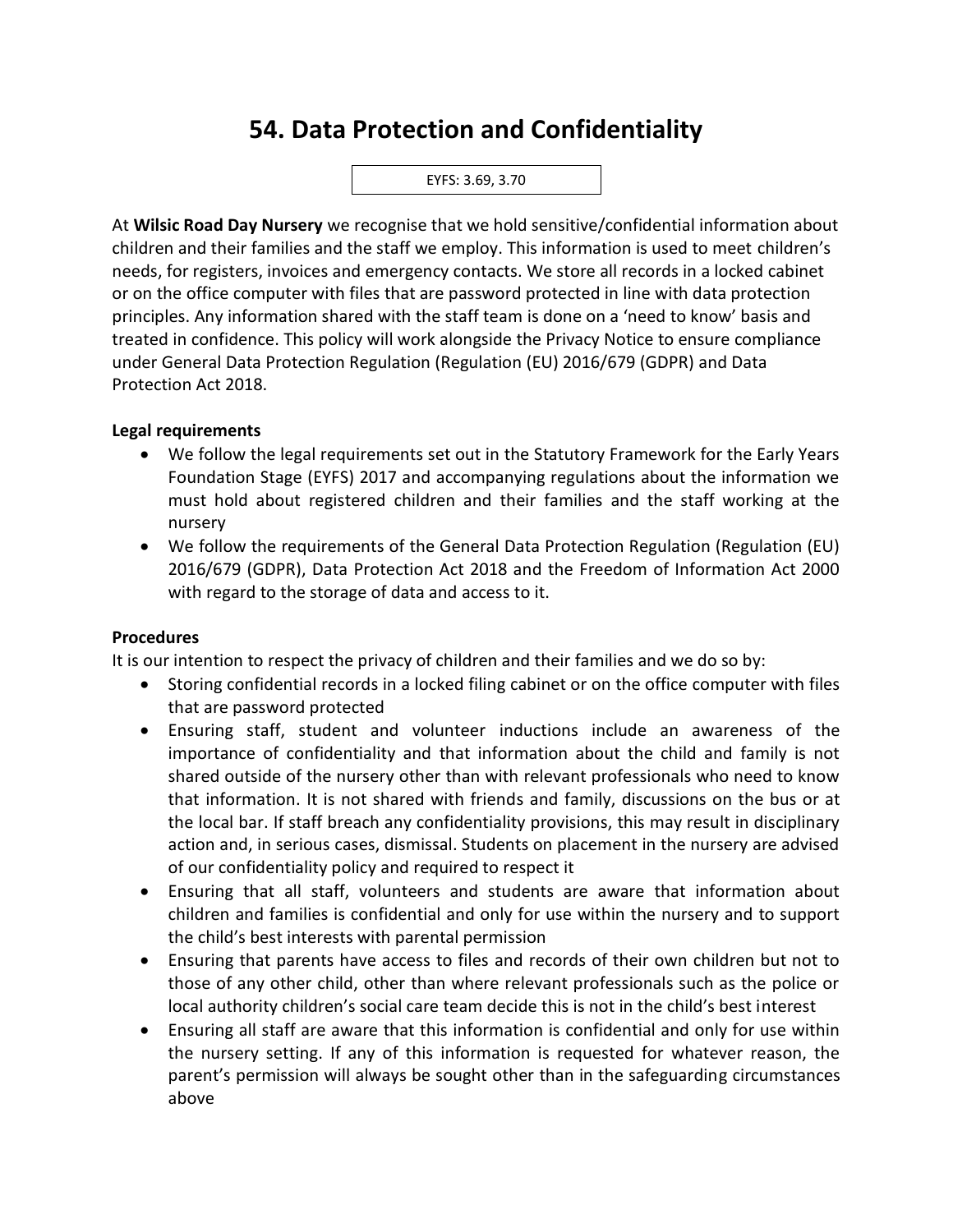- Ensuring staff do not discuss personal information given by parents with other members of staff, except where it affects planning for the child's needs
- Ensuring staff, students and volunteers are aware of and follow our social networking policy in relation to confidentiality
- Ensuring issues concerning the employment of staff remain confidential to the people directly involved with making personnel decisions
- Ensuring any concerns/evidence relating to a child's personal safety are kept in a secure, confidential file and are shared with as few people as possible on a 'need-to-know' basis. If, however, a child is considered at risk, our safeguarding/child protection policy will override confidentiality.

All the undertakings above are subject to the paramount commitment of the nursery, which is to the safety and well-being of the child.

## **General Data Protection Regulation (Regulation (EU) 2016/679 (GDPR) compliance**

In order to meet our requirements under GDPR we will also undertake the following:

- 1. We will ensure our terms & conditions, privacy and consent notices are easily accessed/made available in accurate and easy to understand language
- 2. We will use your data to ensure the safe, operational and regulatory requirements of running our Nursery.. We will only contact you in relation to the safe, operational and regulatory requirements of running our Nursery. We will not share or use your data for other purposes. Further detail can be found in our GDPR policy.
- 3. Everyone in our nursery understands that people have the right to access their records or have their records amended or deleted (subject to other laws and regulations).
- 4. We will ensure staff have due regard to the relevant data protection principles, which allow them to share (and withhold) personal information, as provided for in the Data Protection Ac 2018 and the GDPR. This includes:
	- Being confident of the processing conditions which allow them to store and share information for safeguarding purposes, including information which is sensitive and personal, and should be treated as 'special category personal data.'
	- Understanding that 'safeguarding of children and individuals at risk' is a processing condition that allows practitioners to share special category personal data. This includes allowing practitioners to share information without consent where there is good reason to do so, and that the sharing of information will enhance the safeguarding of a child in a timely manner but it is not possible to gain consent, it cannot be reasonably expected that a practitioner gains consent, or if to gain consent would place a child at risk.

## **Staff and volunteer information**

• All information and records relating to staff will be kept confidentially in a locked cabinet